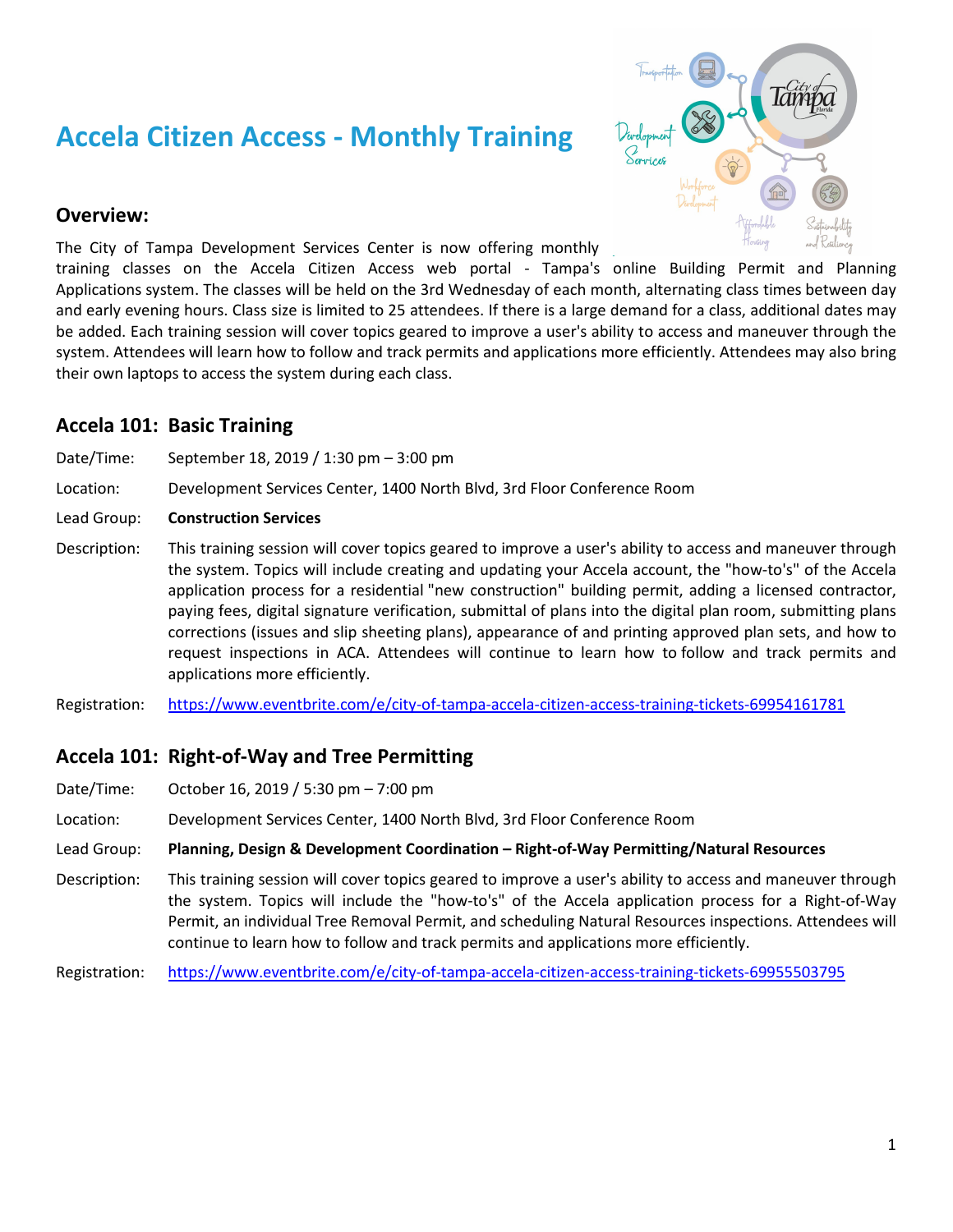## **Accela Citizen Access - Monthly Training**



## **Accela 101: Zoning and Urban Design Applications**

Date/Time: November 20, 2019 / 1:30 pm – 3:00 pm

Location: Development Services Center, 1400 North Blvd, 3rd Floor Conference Room

#### Lead Group: **Planning, Design & Development Coordination – Zoning**

Description: This training session will cover topics geared to improve a user's ability to access and maneuver through the system. Topics will include the "how-to's" of the Accela application process for an Alternative Design Exception ("DE-1" and "DE-2"), a Special Use Permit, and an Alcoholic Beverage Sales Permit. Attendees will continue to learn how to follow and track permits and applications more efficiently.

Registration: <https://www.eventbrite.com/e/city-of-tampa-accela-citizen-access-training-tickets-69956394459>

### **Accela 101: Basic Training**

- Date/Time: December 18, 2019 / 5:30 pm 7:00 pm
- Location: Development Services Center, 1400 North Blvd, 3rd Floor Conference Room

#### Lead Group: **Construction Services**

- Description: This training session will cover topics geared to improve a user's ability to access and maneuver through the system. Topics will include creating and updating your Accela account, the "how-to's" of the Accela application process for a residential "new construction" building permit, adding a licensed contractor, paying fees, digital signature verification, submittal of plans into the digital plan room, submitting plans corrections (issues and slip sheeting plans), appearance of and printing approved plan sets, and how to request inspections in ACA. Attendees will continue to learn how to follow and track permits and applications more efficiently.
- Registration: <https://www.eventbrite.com/e/city-of-tampa-accela-citizen-access-training-tickets-69957495753>

### **Accela 101: Basic Training**

Date/Time: January 15, 2020 / 1:30 pm – 3:00 pm

Location: Development Services Center, 1400 North Blvd, 3rd Floor Conference Room

- Lead Group: **Construction Services**
- Description: This training session will cover topics geared to improve a user's ability to access and maneuver through the system. Topics will include creating and updating your Accela account, the "how-to's" of the Accela application process for a residential "new construction" building permit, adding a licensed contractor, paying fees, digital signature verification, submittal of plans into the digital plan room, submitting plans corrections (issues and slip sheeting plans), appearance of and printing approved plan sets, and how to request inspections in ACA. Attendees will continue to learn how to follow and track permits and applications more efficiently.
- Registration: <https://www.eventbrite.com/e/city-of-tampa-accela-citizen-access-training-tickets-71849984237>